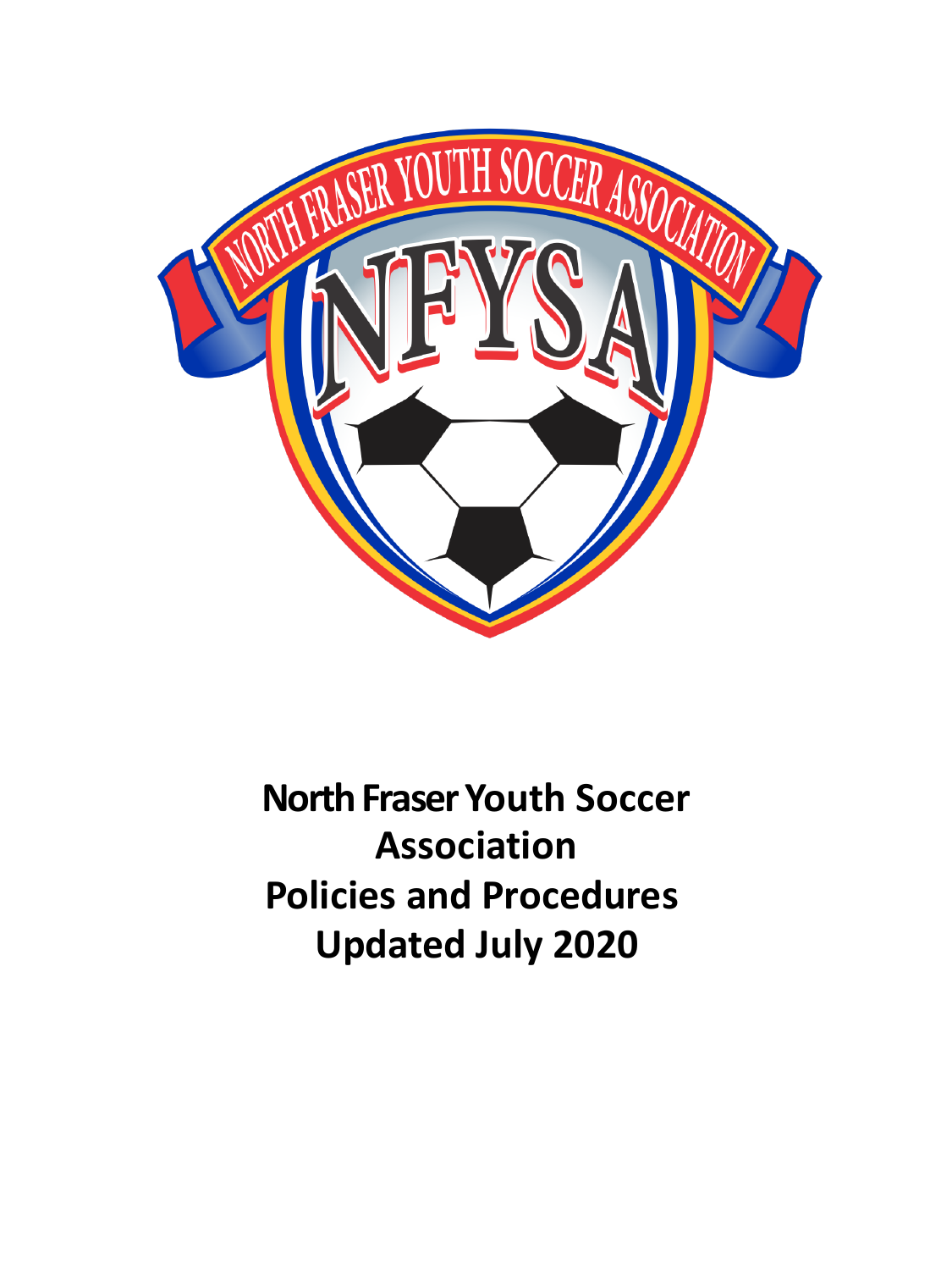# **Policies and Procedures**

This document is not meant to provide hard and fast rules for every situation but to be used as a guide. You will find some situations are not covered. We ask that you bring these to the Board of Director's attention so that consideration may be given to updating or re-evaluating policies in the future.

# **1. District travel grants**

NFYSA, depending on the current year's financial status, will consider travel grants to teams participating in either National or Provincial cup competitions. These competitions must be held outside of the Lower Mainland, which includes Chilliwack.

Grants will be determined by the following:

Maritimes – up to  $$1500$ Alberta – Quebec – up to \$1000 Northern BC and Kootenays – up to \$500 Okanagan, including Kamloops – up to \$300

# **2. Youth transfer application protocol – mid season**

All NFYSA Coaches and Managers should avoid becoming embroiled in mid-season transfers. Once a player/parent makes their commitment to a team/Club we believe they should see it through until the end of their playing season. We know all too well the impact mid season moves can have on individual teams. Poaching of players from other Clubs is not allowed, and if a coach is deemed to be poaching they are subject to discipline by NFYSA and BCSA. That said, upon receiving an inquiry for a transfer, NFYSA Clubs are to adhere to the following protocol:

#### **If approached about a potential transfer, coaches need to:**

- 1. Contact either your **Club Administrator or Technical Director** via email and provide the following information on the player wishing to transfer – player name, current club, team, and division, and to what team/level the player is wishing to transfer.
- 2. Advise the player's parents that you have forwarded their request to the Club Administration, and that the Club will respond within 7 days.
- 3. A team official cannot advise nor imply to a family wishing to transfer to a club that there is a position available for the player.